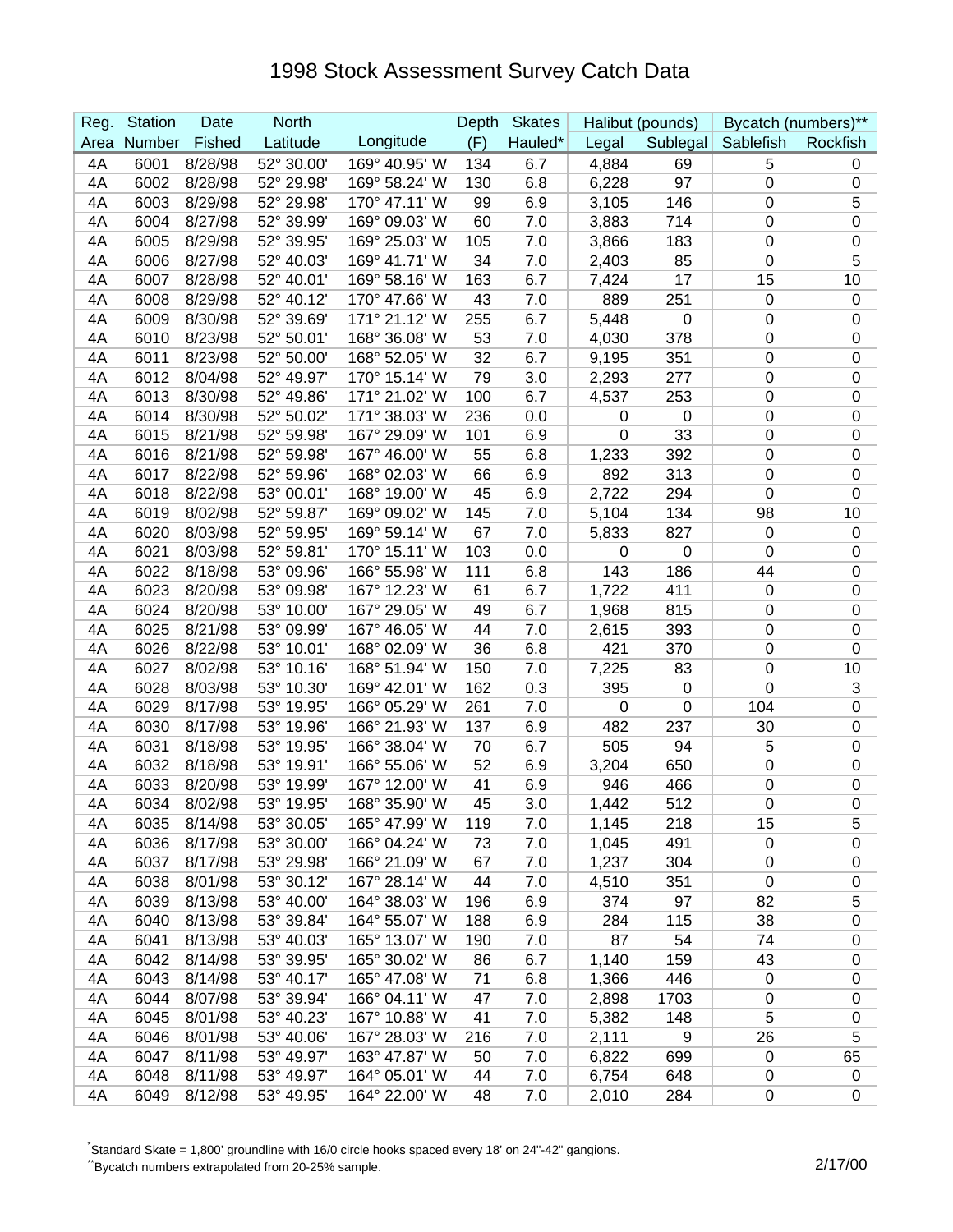## 1998 Stock Assessment Survey Catch Data

| Reg. | <b>Station</b> | Date                   | <b>North</b> |               | Depth | <b>Skates</b> |       | Halibut (pounds) | Bycatch (numbers)** |                  |
|------|----------------|------------------------|--------------|---------------|-------|---------------|-------|------------------|---------------------|------------------|
| Area | Number         | Fished                 | Latitude     | Longitude     | (F)   | Hauled*       | Legal |                  | Sublegal Sablefish  | Rockfish         |
| 4A   | 6050           | 8/12/98                | 53° 50.09'   | 164° 38.95' W | 55    | 6.8           | 1,338 | 647              | $\mathbf 0$         | 0                |
| 4A   | 6051           | 8/09/98                | 53° 49.92'   | 164° 56.02' W | 62    | 7.0           | 719   | 641              | $\boldsymbol{0}$    | 0                |
| 4A   | 6052           | 8/09/98                | 53° 49.96'   | 165° 12.05' W | 63    | 6.9           | 1,644 | 782              | $\pmb{0}$           | $\pmb{0}$        |
| 4A   | 6053           | 8/08/98                | 53° 50.01'   | 165° 28.75' W | 52    | 7.0           | 892   | 388              | $\boldsymbol{0}$    | $\pmb{0}$        |
| 4A   | 6054           | 8/08/98                | 53° 49.94'   | 165° 45.99' W | 42    | 6.8           | 104   | 202              | $\pmb{0}$           | $\pmb{0}$        |
| 4A   | 6055           | 8/07/98                | 53° 50.00'   | 166° 02.86' W | 38    | 7.0           | 2,773 | 1301             | $\pmb{0}$           | $\pmb{0}$        |
| 4A   | 6056           | 8/07/98                | 53° 50.08'   | 166° 19.93' W | 98    | 7.0           | 1,990 | 220              | 0                   | $\boldsymbol{0}$ |
| 4A   | 6057           | 8/11/98                | 54° 00.01'   | 164° 06.06' W | 42    | 7.0           | 1,252 | 363              | $\pmb{0}$           | 5                |
| 4A   | 6058           | 8/12/98                | 53° 59.88'   | 164° 23.02' W | 57    | 7.0           | 1,205 | 320              | $\pmb{0}$           | $\boldsymbol{0}$ |
| 4A   | 6059           | 8/12/98                | 54° 00.07'   | 164° 39.94' W | 54    | 7.0           | 2,127 | 444              | $\boldsymbol{0}$    | $\pmb{0}$        |
| 4A   | 6060           | 8/09/98                | 54° 00.08'   | 164° 56.99' W | 44    | 7.0           | 789   | 433              | $\boldsymbol{0}$    | $\pmb{0}$        |
| 4A   | 6061           | 8/09/98                | 53° 59.92'   | 165° 12.00' W | 43    | 7.0           | 7,735 | 652              | $\boldsymbol{0}$    | $\pmb{0}$        |
| 4A   | 6062           | 8/08/98                | 54° 00.01'   | 165° 28.93' W | 40    | 6.7           | 3,366 | 476              | $\mathbf 0$         | $\pmb{0}$        |
| 4A   | 6063           | 8/08/98                | 53° 59.94'   | 165° 46.00' W | 52    | 6.7           | 6,111 | 718              | $\mathbf 0$         | 0                |
| 4A   | 6064           | 8/10/98                | 54° 10.00'   | 164° 07.06' W | 39    | 7.0           | 973   | 274              | $\pmb{0}$           | $\pmb{0}$        |
| 4A   | 6065           | 8/10/98                | 54° 09.99'   | 164° 25.10' W | 49    | 6.7           | 562   | 445              | $\mathbf 0$         | $\pmb{0}$        |
| 4A   | 6066           | 8/10/98                | 54° 10.10'   | 164° 42.03' W | 39    | 7.0           | 2,995 | 425              | $\mathbf 0$         | $\pmb{0}$        |
| 4A   | 7001           | 6/29/98                | 54° 29.95'   | 165° 44.04' W | 207   | 6.7           | 53    | 59               | 17                  | $\pmb{0}$        |
| 4A   | 7002           | 6/27/98                | 54° 29.64'   | 166° 19.08' W | 274   | 6.7           | 1,354 | $\mathbf 0$      | $\pmb{0}$           | $\pmb{0}$        |
| 4A   | 7003           | 6/27/98                | 54° 29.93'   | 166° 35.84' W | 266   | 6.7           | 850   | $\boldsymbol{0}$ | 8                   | $\pmb{0}$        |
| 4A   | 7004           | 6/26/98                | 54° 30.04'   | 166° 53.08' W | 261   | 6.7           | 198   | 0                | 8                   | 0                |
| 4A   | 7005           | <b>Station Deleted</b> |              |               |       |               |       |                  |                     |                  |
| 4A   | 7006           | 6/29/98                | 54° 39.96'   | 165° 26.11' W | 112   | 6.7           | 176   | 91               | $\mathbf 0$         | $\pmb{0}$        |
| 4A   | 7007           | 6/28/98                | 54° 39.84'   | 165° 43.20' W | 185   | 6.6           | 26    | 102              | 4                   | $\pmb{0}$        |
| 4A   | 7008           | 6/28/98                | 54° 39.98'   | 166° 00.98' W | 181   | 6.7           | 333   | 326              | $\mathbf 0$         | $\pmb{0}$        |
| 4A   | 7009           | 6/28/98                | 54° 39.94'   | 166° 18.20' W | 176   | 6.7           | 604   | 391              | 0                   | $\boldsymbol{0}$ |
| 4A   | 7010           | 6/27/98                | 54° 40.39'   | 166° 35.31' W | 186   | 6.6           | 1,073 | 94               | $\mathbf 0$         | 0                |
| 4A   | 7011           | 6/26/98                | 54° 39.77'   | 166° 52.81' W | 210   | 6.7           | 2,998 | 40               | $\pmb{0}$           | $\pmb{0}$        |
| 4A   | 7012           | 6/25/98                | 54° 39.98'   | 167° 10.00' W | 248   | 6.7           | 1,869 | 8                | $\pmb{0}$           | $\pmb{0}$        |
| 4A   | 7013           | 6/18/98                | 54° 50.04'   | 165° 24.66' W | 83    | 6.6           | 138   | 63               | $\boldsymbol{0}$    | $\pmb{0}$        |
| 4A   | 7014           | 6/18/98                | 54° 49.87'   | 165° 43.06' W | 86    | 6.7           | 14    | 227              | $\pmb{0}$           | $\pmb{0}$        |
| 4A   | 7015           | 6/18/98                | 54° 50.05'   | 166° 00.16' W | 87    | 6.8           | 120   | 63               | 0                   | $\mathbf 0$      |
| 4A   | 7016           | 6/17/98                | 54° 48.99'   | 166° 17.84' W | 91    | 6.7           | 165   | 44               | 0                   | $\pmb{0}$        |
| 4A   | 7017           | 6/17/98                | 54° 49.91'   | 166° 35.29' W | 110   | 6.6           | 453   | 44               | $\mathbf 0$         | $\mathbf 0$      |
| 4A   | 7018           | 6/26/98                | 54° 49.85'   | 166° 51.76' W | 145   | 6.7           | 771   | 108              | 0                   | 0                |
| 4A   | 7019           | 6/25/98                | 54° 50.03'   | 167° 09.73' W | 194   | 6.7           | 3,877 | 178              | $\pmb{0}$           | 0                |
| 4A   | 7020           | <b>Station Deleted</b> |              |               |       |               |       |                  |                     |                  |
| 4A   | 7021           | 6/17/98                | 54° 59.98'   | 166° 34.16' W | 81    | 6.5           | 631   | 93               | $\mathbf 0$         | $\pmb{0}$        |
| 4A   | 7022           | 6/16/98                | 54° 60.00'   | 166° 52.43' W | 86    | 6.7           | 1,090 | 71               | 0                   | $\pmb{0}$        |
| 4A   | 7023           | 6/15/98                | 54° 59.94'   | 167° 08.95' W | 98    | 6.7           | 1,217 | 242              | 0                   | $\pmb{0}$        |
| 4A   | 7024           | 6/24/98                | 55° 00.12'   | 167° 26.96' W | 162   | 6.7           | 522   | 83               | $\boldsymbol{0}$    | $\pmb{0}$        |
| 4A   | 7025           | 6/16/98                | 55° 09.90'   | 166° 33.95' W | 77    | 6.8           | 656   | 145              | 0                   | 0                |
| 4A   | 7026           | 6/16/98                | 55° 10.04'   | 166° 51.03' W | 80    | 6.7           | 1,052 | 174              | $\pmb{0}$           | $\pmb{0}$        |
| 4A   | 7027           | 6/15/98                | 55° 09.97'   | 167° 08.95' W | 83    | 6.7           | 598   | 99               | $\pmb{0}$           | $\pmb{0}$        |
| 4A   | 7028           | 6/15/98                | 55° 10.05'   | 167° 25.79' W | 91    | 6.6           | 703   | 167              | $\pmb{0}$           | $\pmb{0}$        |
| 4A   | 7029           | 6/24/98                | 55° 10.13'   | 167° 44.25' W | 171   | 6.7           | 155   | 51               | 0                   | 0                |
| 4A   | 7030           | 6/24/98                | 55° 20.08'   | 167° 43.90' W | 91    | 6.7           | 124   | 95               | 0                   | $\pmb{0}$        |
| 4A   | 7031           | 6/23/98                | 55° 19.84'   | 168° 00.63' W | 201   | 6.7           | 424   | 18               | 0                   | 0                |
| 4A   | 7032           | 6/23/98                | 55° 29.81'   | 168° 00.97' W | 80    | 6.7           | 157   | 56               | 0                   | $\mathbf 0$      |

\* Standard Skate = 1,800' groundline with 16/0 circle hooks spaced every 18' on 24"-42" gangions.

\*Bycatch numbers extrapolated from 20-25% sample. 2/17/00